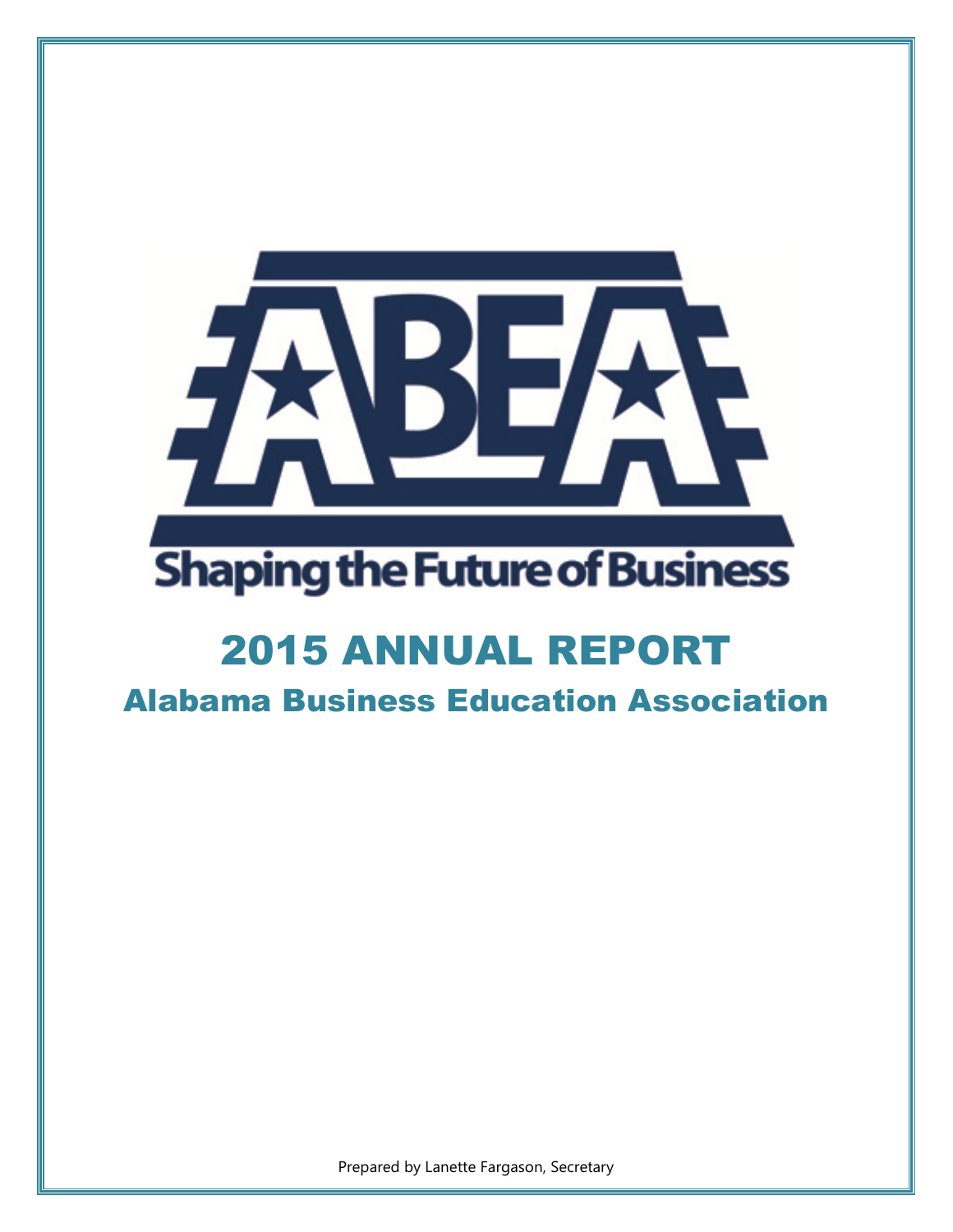## **CONTENTS**

| <b>Officer Reports</b> |  |
|------------------------|--|
|                        |  |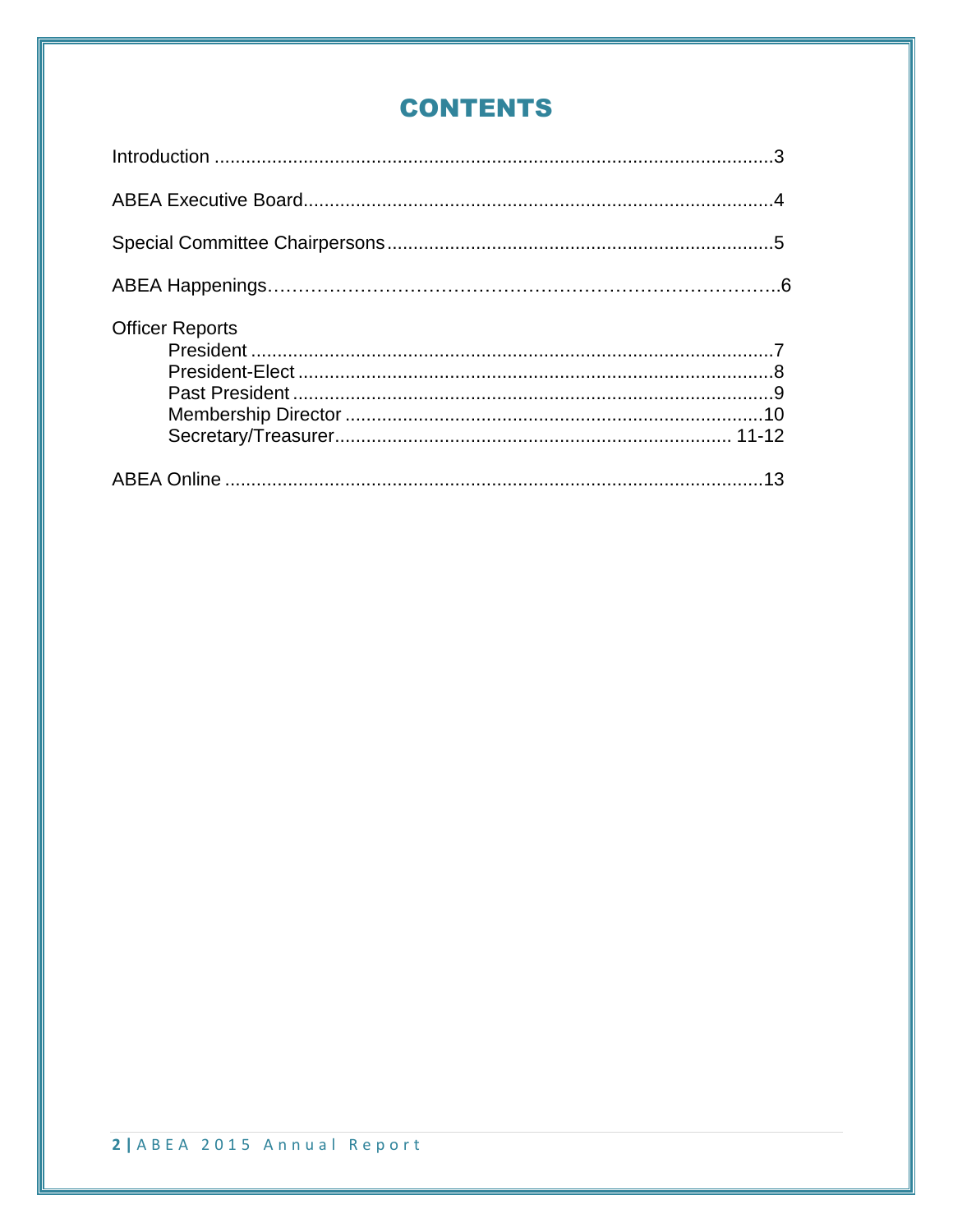## **INTRODUCTION**

Alabama Business Education Association (ABEA) is a professional association for business and marketing educators at the middle, secondary, and post-secondary levels. The purposes of ABEA are to promote quality education in all phases of business and to encourage professional growth and cooperative interaction among all individuals involved in this field of education.

ABEA is associated with the Southern Business Education Association and the National Business Education Association.

The goals of this Association are to:

- foster educational leadership;
- promote the cause of education by working for a higher quality of teaching in the area of business;
- encourage career development and professional growth among business teachers in Alabama; and
- develop relationships between business education and business enterprises that will provide an understanding necessary for preparing well-equipped business personnel.

Membership is extended to all persons actively engaged in or interested in the profession of business education.

The governing body is the Executive Council, which consists of the officers: president (one-year term), president-elect (one-year term), secretary/treasurer (three-year term), membership director (three-year term), and immediate past president (one-year term).

The Association holds its annual conference near the end of January or early February and calls meetings when deemed necessary by the executive council.

The official publication, the ABEA Newsletter, is published twice a year. It contains information about the annual conference, news from NBEA and SBEA, announcements about FBLA and PBL activities, and articles of interest.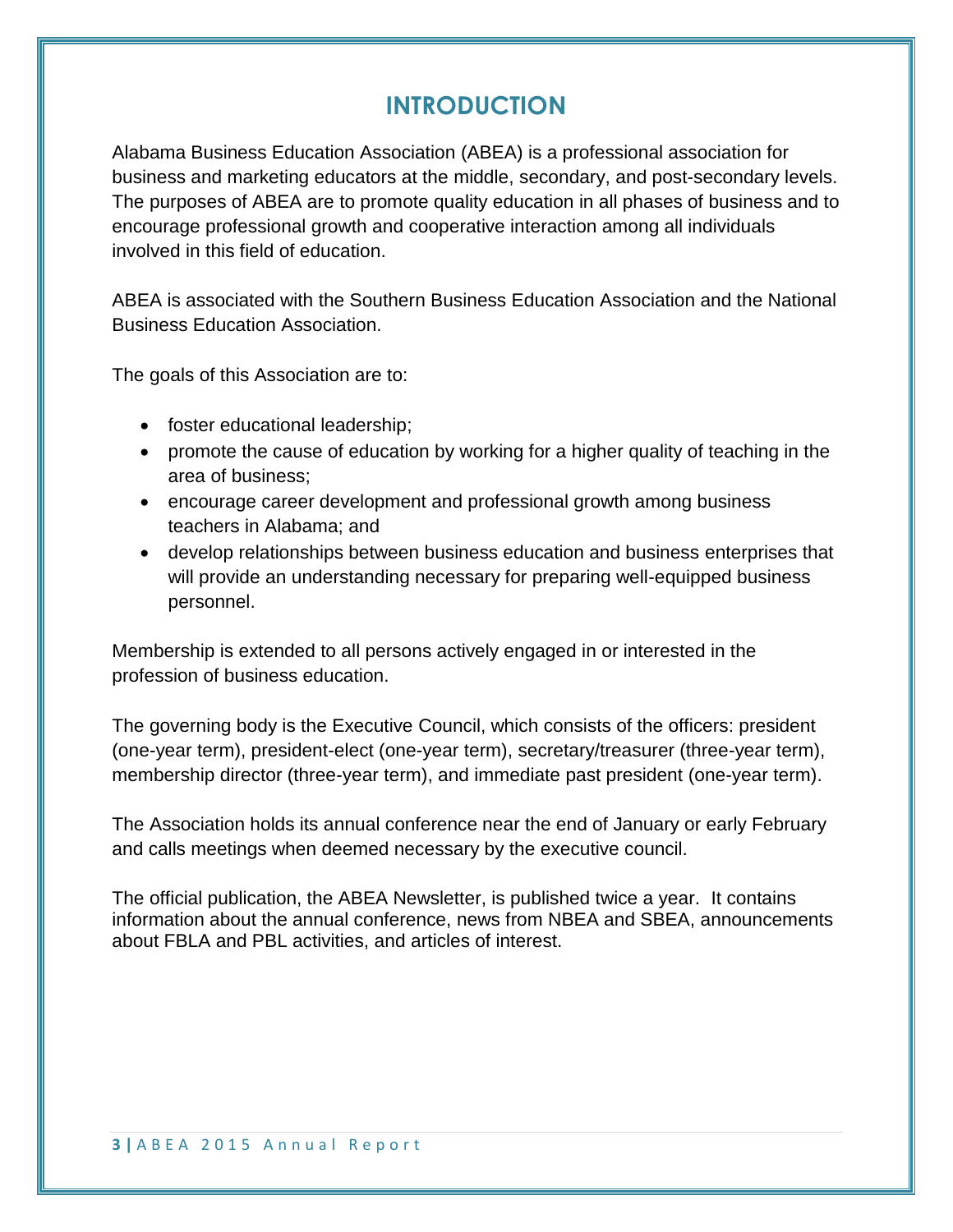## **ABEA EXECUTIVE BOARD**

| Hoover High School                     |  |
|----------------------------------------|--|
| 1000 Buccaneer Drive                   |  |
| Hoover, AL 35244                       |  |
| 205.439.1200                           |  |
| jkehr@hoover.k12.al.us                 |  |
|                                        |  |
| Southern Union State Community College |  |
| 1701 Lafayette Parkway                 |  |
| Opelika, AL 36801                      |  |
| 334-745-6437                           |  |
| tmurray@suscc.edu                      |  |
|                                        |  |
| Vestavia Hills High School             |  |
| 2235 Lime Rock Road                    |  |
| Vestavia Hills, AL 35216               |  |
| 205-402-5287                           |  |
| goodwinedm@vestavia.k12.al.us          |  |
|                                        |  |
| <b>Hoover High School</b>              |  |
| 1000 Buccaneer Drive                   |  |
| Hoover, AL 35244                       |  |
| 205.439.1200                           |  |
| gkimble@hoover.k12.al.us               |  |
|                                        |  |
| Auburn High School                     |  |
| 405 North Dean Road                    |  |
| Auburn, AL 36830                       |  |
| 334.887.4970                           |  |
| lfargason@auburnschools.org            |  |
|                                        |  |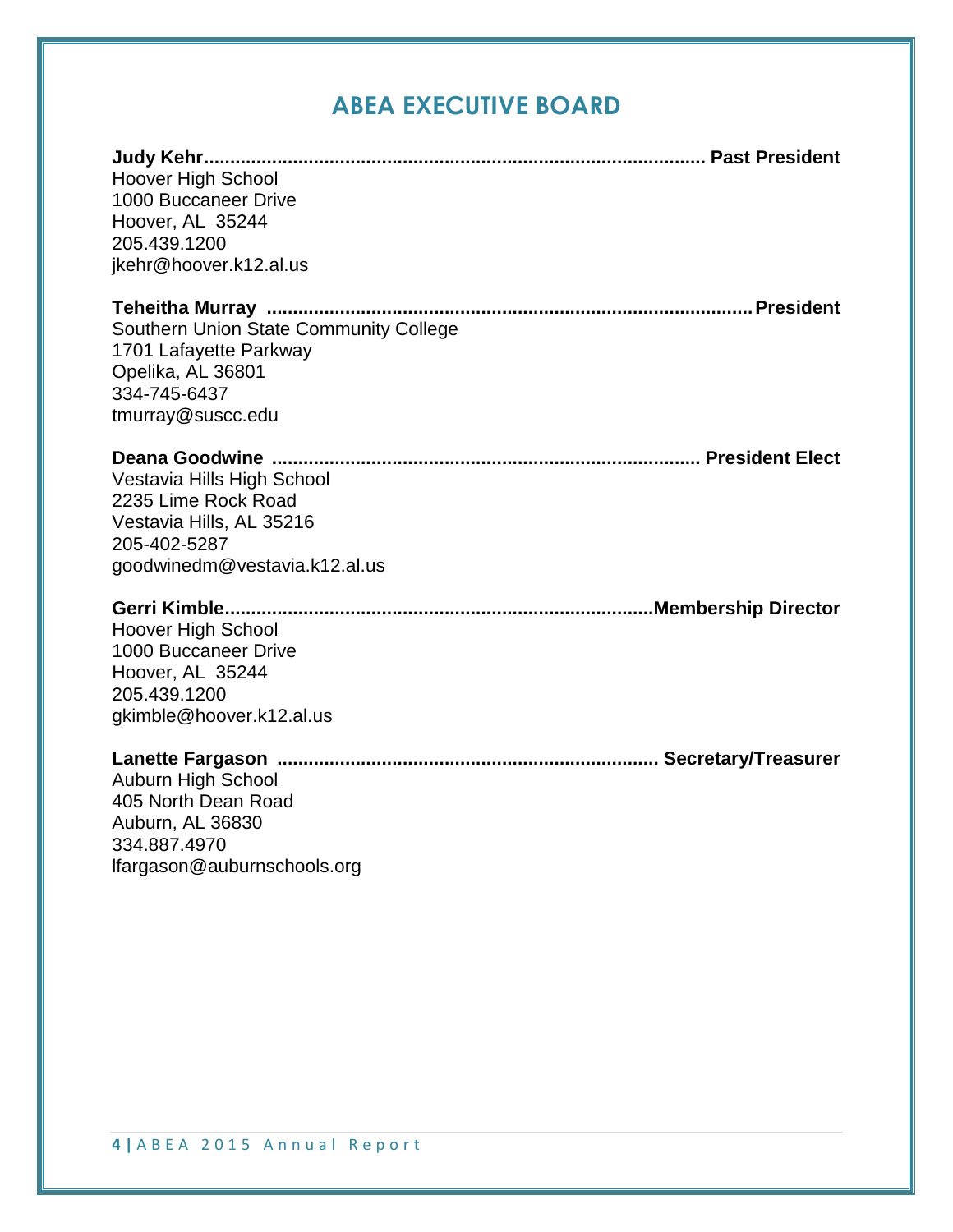## **SPECIAL COMMITTEE CHAIRPERSONS**

| Awards Committee  Ms. Sandy Short and Ms. Lanette Fargason |  |
|------------------------------------------------------------|--|
|                                                            |  |
|                                                            |  |
|                                                            |  |
|                                                            |  |
|                                                            |  |
|                                                            |  |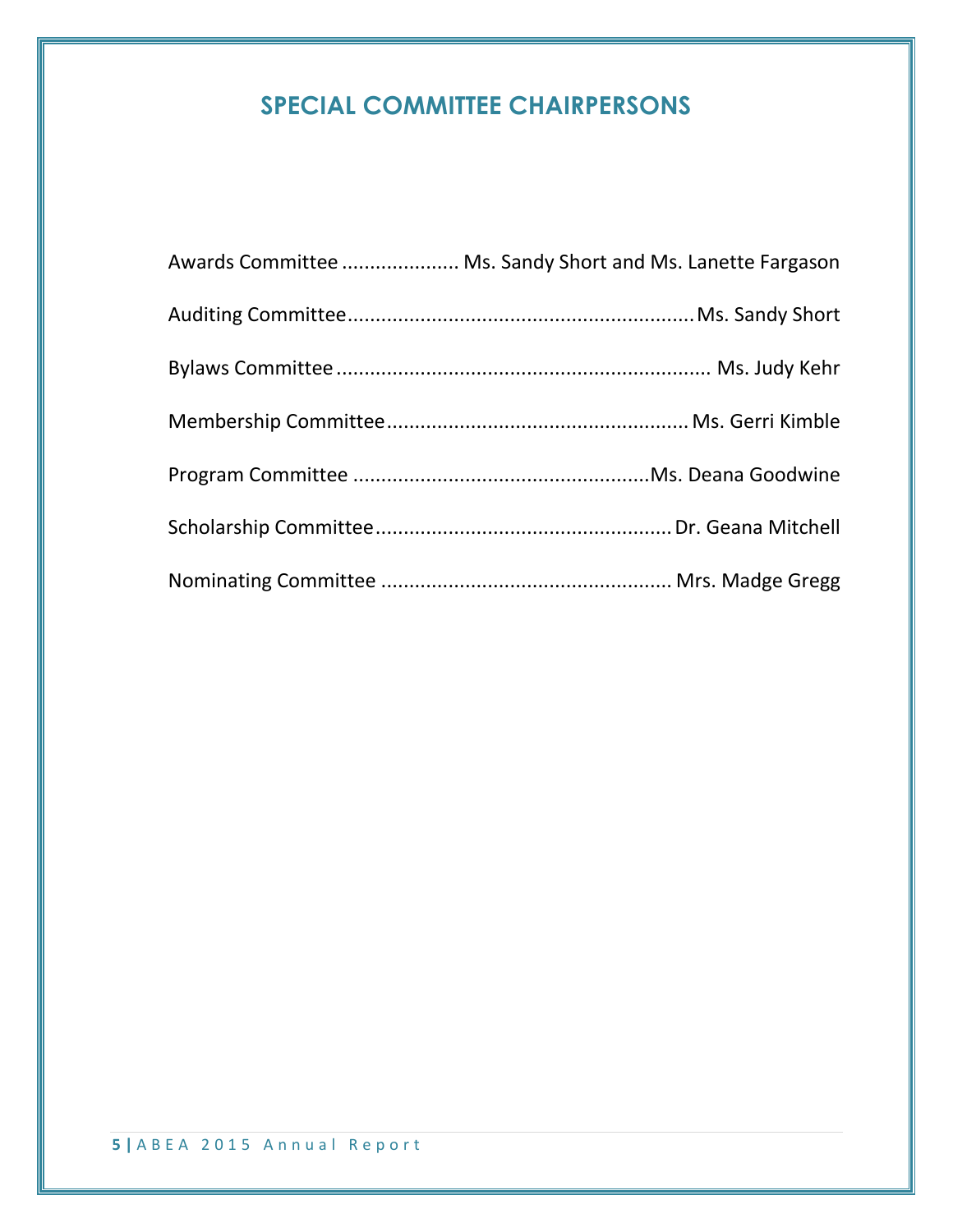## **ABEA Happenings**

#### **ABEA Conference – Hoover High School, Hoover, AL**



business world.

The 2015 ABEA Conference weekend kicked off with Evening with the Experts at Hoover's Residence Inn on Friday, February 6. Industry professionals and teachers from around the state enjoyed drinks, finger foods, and networking. This event was a great opportunity for business teachers and industry professionals to discuss the realities of today's

The official conference kicked off the next morning with coffee (sponsored by Starbucks) and breakfast (sponsored by Delta Pi Epsilon).

Great sessions were presented by teachers and industry professionals throughout the morning!

The ABEA Business Meeting was held that afternoon.

#### **The 2015 officers were installed**:

Past President - Ms. Judy Kehr President - Ms. Teheitha Taylor President Elect – Ms. Deana Goodwine Secretary/Treasurer - Ms. Lanette Fargason Membership Director - Ms. Gerri Kimble

#### **The following received this year's ABEA Awards:**

Postsecondary Teacher of the Year – Ms. Sandy Short Secondary Teacher of the Year – Ms. Lanette Fargason ABEA Scholarship - Ms. Jessica Maples

#### **SBEA Conference**

Several members of ABEA attended and presented at the Southern Business Education Association Conference in Kingsport, TN (October 2015). Dr. Geana Mitchell served as SBEA President! At this year's conference, Alabama reported a 15% increase in NBEA memberships!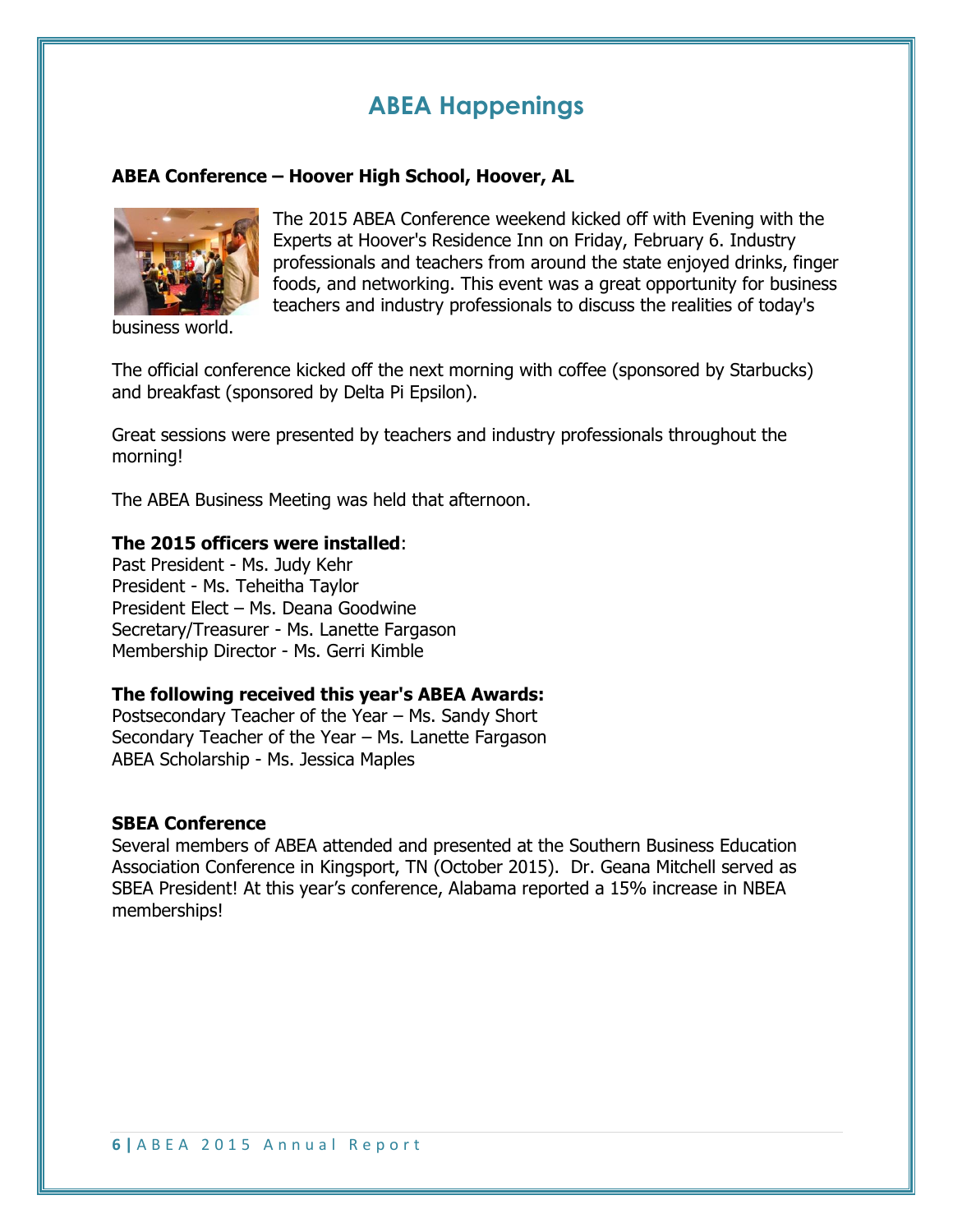## **OFFICER REPORT: PRESIDENT**

#### **Alabama Business Education Association**

President's Activity Report

*Submitted January 30, 2016*

As Alabama Business Education Association president, I performed the following duties since February 2015:

- Developed the ABEA Spring 2015 newsletter and distributed to members.
- Attended the 2015 SBEA Convention in Kingsport, TN in October 2015. I secured a silent auction gift for the conference. I also was a technology session presenter and served as a session coordinator.
- Assisted president-elect with planning the ABEA 2016 program.
- Sent email invitations to business educators to attend the ABEA 2016 Conference.
- Assisted president-elect as needed.

Respectfully submitted,

Teheitha Taylor Murray

ABEA President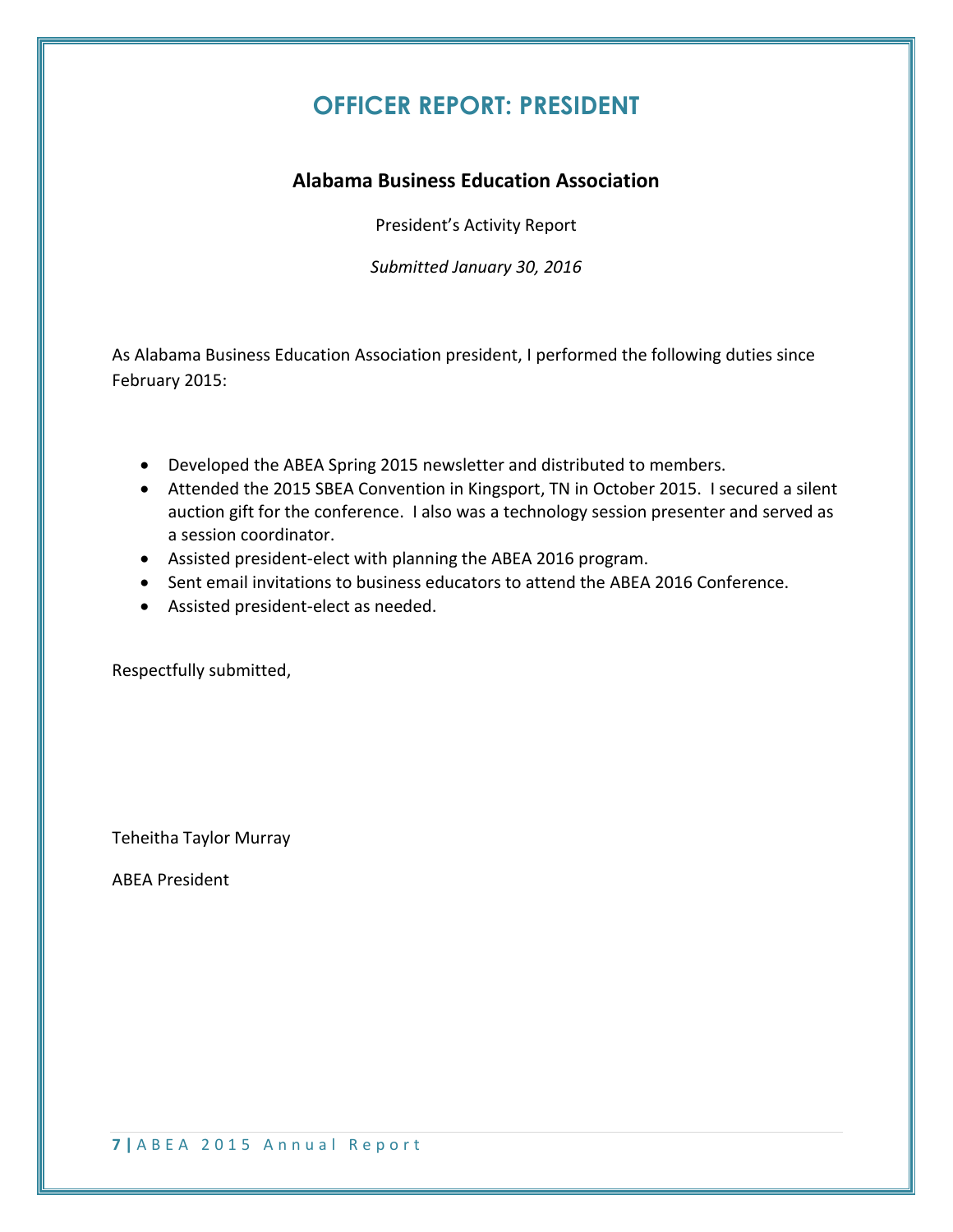## **OFFICER REPORT: PRESIDENT-ELECT**

#### **Alabama Business Education Association**

President-Elect's Activity Report

*Submitted January 30, 2016*

As Alabama Business Education Association president-elect, I performed the following duties since February 2015:

- Attended the 2015 NBEA Convention in Chicago in March 2015.
- Attended the Alabama Association for Career and Technical Education (ACTE) summer conference in Birmingham in August and assisted as a round-table presenter to promote ABEA and the 2016 conference.
- Attended the 2015 SBEA Convention in Kingsport, TN, in October 2015 and attended the Leadership Seminar. I presented a two-hour technology session on Livebinders: What's in the Cloud.
- Donated a gift basket to SBEA Silent Auction from ABEA.
- Donated a gift basket to NBEA Silent Auction from ABEA
- Developed the Fall 2015 newsletter and distributed to members.
- Extended Call for Proposals for 2016 ABEA conference.
- Planned the program for 2016 ABEA conference.
- Secured a host hotel for the ABEA Conference.
- Secured donations from sponsors for the 2015 ABEA conference for reception, breakfast and refreshment break.
- Secured donations for the Silent Auction.
- Coordinated meals and snack break for the ABEA Conference.
- Secured a location, Samford University, for the ABEA Conference.
- Met with the Past President, Judy Kehr, to determine a plan of action for hosting the ABEA Conference.
- Met with ABEA Officers to make final decisions regarding the upcoming ABEA Conference.

Respectfully submitted,

Deana Goodwine

ABEA President-Elect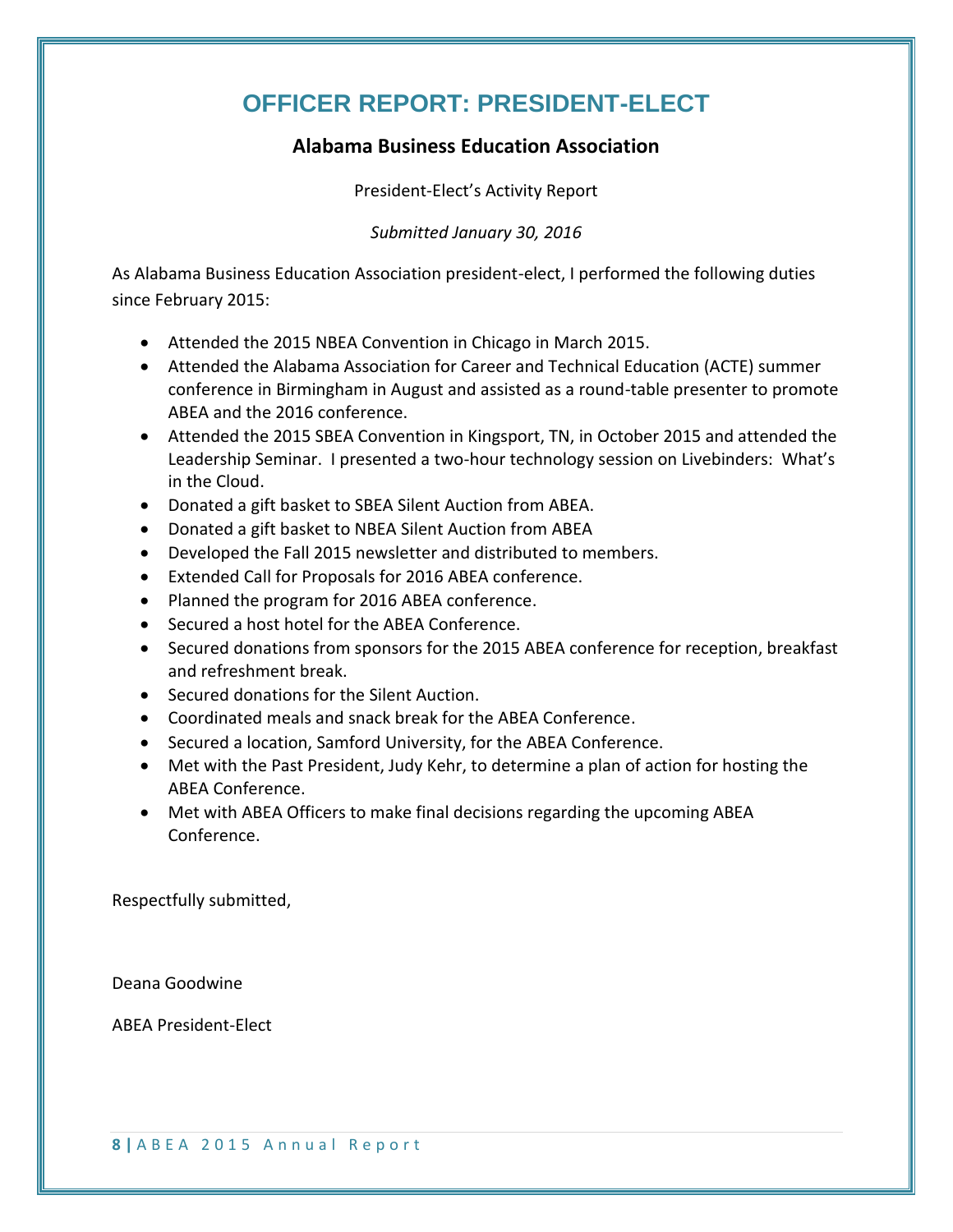#### **OFFICER REPORT: PAST PRESIDENT**

#### **Alabama Business Education Association**

Past President's Activity Report

*Submitted January 30, 2016*

As Alabama Business Education Association past president, I performed the following duties since February 2015:

- Attended the Alabama Association for Career and Technical Education (ACTE) summer conference in Birmingham in August and served as a round-table presenter to promote ABEA and the 2016 conference.
- Corresponded with ABEA members and executive board on a regular basis via-email and by Google Hangouts.
- Followed up with new ABEA members who joined at the Alabama ACTE conference.
- Assisted president-elect with planning the ABEA 2016 program.
- Assisted president-elect in selecting a location for the 2016 conference.
- Contacted and sent invitations to local business and industry professional to attend the Evening with the Experts reception.
- Assisted president and president-elect as needed.

Respectfully submitted,

Judy Kehr

ABEA President-Elect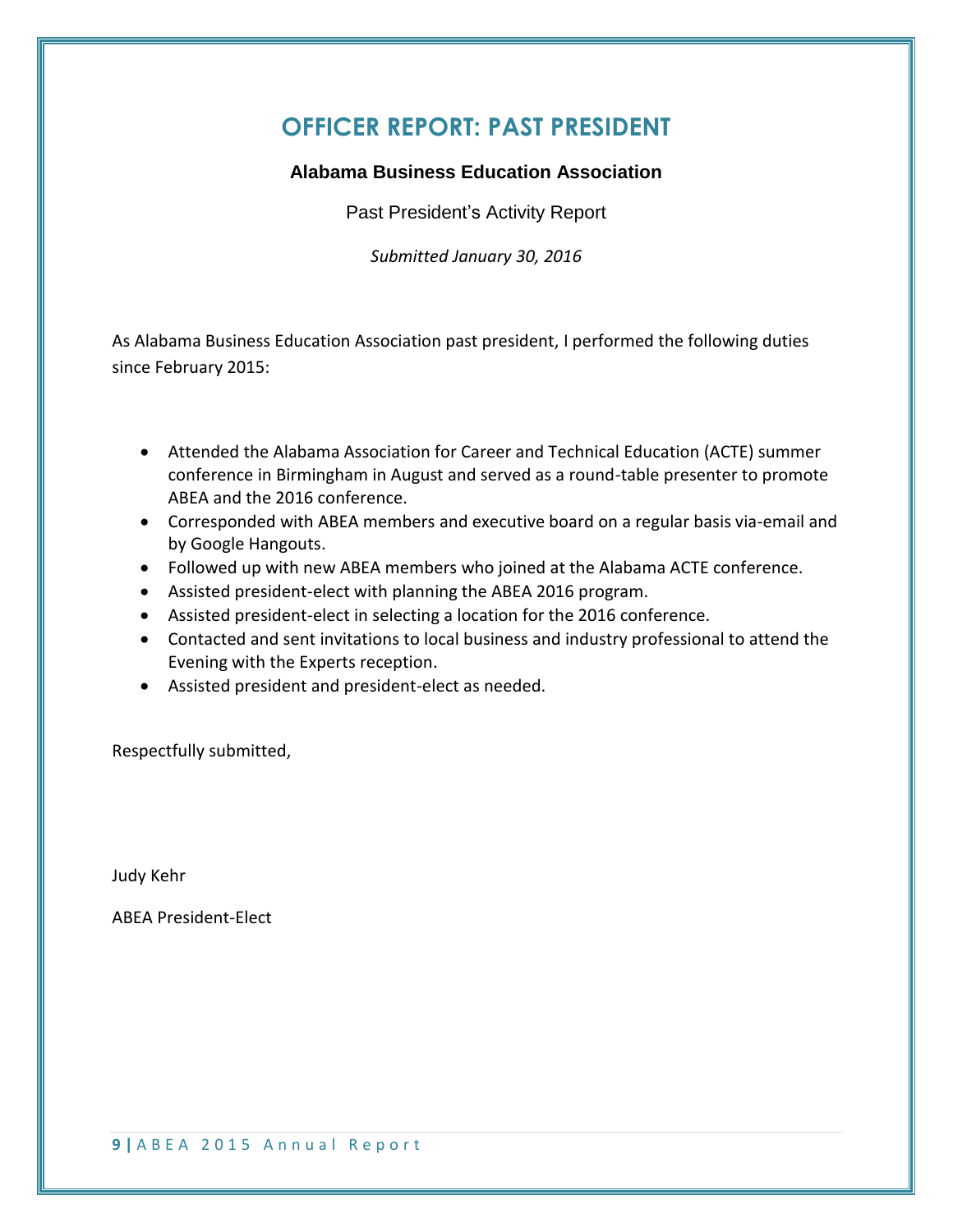## **OFFICER REPORT: MEMBERSHIP DIRECTOR**

#### **Alabama Business Education Association**

Membership Director's Activity Report *Submitted January 30, 2016*

As Alabama Business Education Association membership director, I performed the following duties since February 2015:

- Promoted and recruited for ABEA and NBEA throughout the year through face-to-face, email, and social media contact.
- Maintained ABEA's web presence website, Facebook, and Twitter.
- Corresponded with ABEA members via-email and phone.
- Corresponded with the ABEA executive board throughout the year.
- Assisted the president-elect as needed.
- Served on the NBEA Technology Committee.
	- Helped develop a social media plan to include Twitter, Facebook, and LinkedIn.
	- Assisted with the planning of social media promotion for the upcoming NBEA conference.
- Attended the 2015 SBEA Convention in Kingsport, TN.
	- Attended the Membership Directors and Executive Council meetings.
	- Co-presented a session on promoting and branding.
	- Served as a session coordinator.

Co-presented a session at the 2015 Alabama Association for Career and Technical

Education (ACTE) summer conference in Birmingham, AL on promoting and branding. Attended the 2015 NBEA Convention in Chicago, IL.

- Attended the Membership Directors breakfast meeting.
- Co-presented a session on promoting and branding.
- Served as a session liaison.

Attended the 2015 FBLA State Leadership Conference.

 Along with ABEA officers and members, set up a table in the lobby of the main ballroom to promote ABEA and NBEA.

#### **MEMBERSHIP UPDATE & GOALS:**

As of October 2015 (at the most recent regional conference), Alabama's NBEA membership had **increased 15%** in the last year (greater increase than most states in the region). There is still plenty of room to grow as only a fraction of Alabama's business teachers are NBEA members. **Would like to see our state's NBEA membership grow by at least another 15% in 2016.** Currently seeking committee members to help reach middle, secondary, and postsecondary institutions across the state.

Respectfully submitted,

Gerri Kimble ABEA Membership Director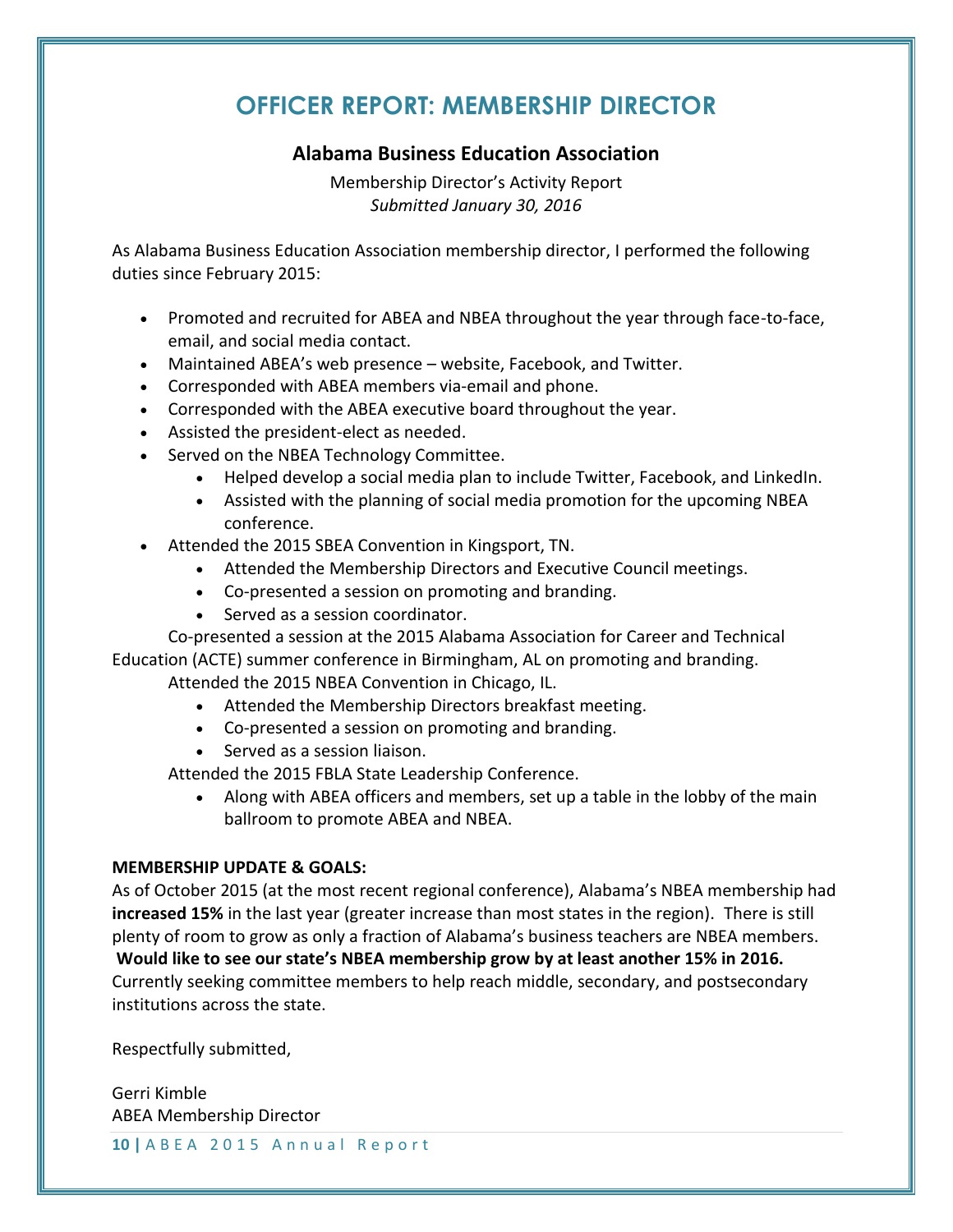## **OFFICER REPORT: TREASURER**

#### **Alabama Business Education Association**

Treasurer's Report *Submitted January 30, 2016*

| CHECKING BALANCE BROUGHT FORWARD, 1/1/2015               |          | 3,432.19 |
|----------------------------------------------------------|----------|----------|
|                                                          |          |          |
| <b>INCOME</b>                                            |          |          |
| Dues (NBEA, ABEA), ABEA Conference Fees and Sponsorships | 6,883.00 |          |
| <b>Transfers from Savings</b>                            | 1,200.00 |          |
| <b>TOTAL INCOME</b>                                      |          | 8,083.00 |
| <b>EXPENSES</b>                                          |          |          |
| <b>ABEA Scholarship</b>                                  | 500.00   |          |
| <b>Bank Fees</b>                                         |          |          |
| <b>Check Order</b>                                       |          |          |
| Marketing Expense and Supplies - AACTE Roundtable Prizes | 50.00    |          |
| Conference Expense--Supplies, Speaker Gifts/Fees         | 482.30   |          |
| Conference Expense--Luncheon                             | 839.30   |          |
| Conference Expense--Officer Gifts, Awards, Door Prizes   | 498.95   |          |
| Conference Expense - Friday Evening Reception            | 437.53   |          |
| Conference Expense - Lawson Conference Fee Overpayment   | 100.00   |          |
| <b>NBEA Dues Expense</b>                                 | 2,725.00 |          |
| <b>Office Supplies Expense</b>                           | 25.04    |          |
| SBEA - Alabama Basket                                    | 80.82    |          |
| <b>SBEA Delegate Stipend</b>                             | 150.00   |          |
| <b>Transfer to Savings</b>                               | 1,800.00 |          |
| <b>Website Renewal Fee</b>                               | 149.86   |          |
| <b>TOTAL EXPENSES</b>                                    |          | 7,838.80 |
|                                                          |          |          |
| ENDING CHECKING BALANCE, 12/31/15                        |          | 3,676.39 |
|                                                          |          |          |

| SAVINGS BALANCE BROUGHT FORWARD, 1/1/2015 |         | 577.34  |
|-------------------------------------------|---------|---------|
|                                           |         |         |
| <b>INCOME</b>                             |         |         |
| <b>Automatic Transfer From Checking</b>   | 1800.00 |         |
| Deposits                                  | 45.00   |         |
| <b>Interest Earned</b>                    | 0.35    |         |
| <b>TOTAL INCOME</b>                       |         | 1845.35 |
|                                           |         |         |
| <b>EXPENSES</b>                           |         |         |
| <b>Transfers to Checking</b>              | 1200.00 |         |
| <b>TOTAL EXPENSES</b>                     |         | 1200.00 |
|                                           |         |         |
| ENDING SAVINGS BALANCE, 12/31/15          |         | 1222.69 |
|                                           |         |         |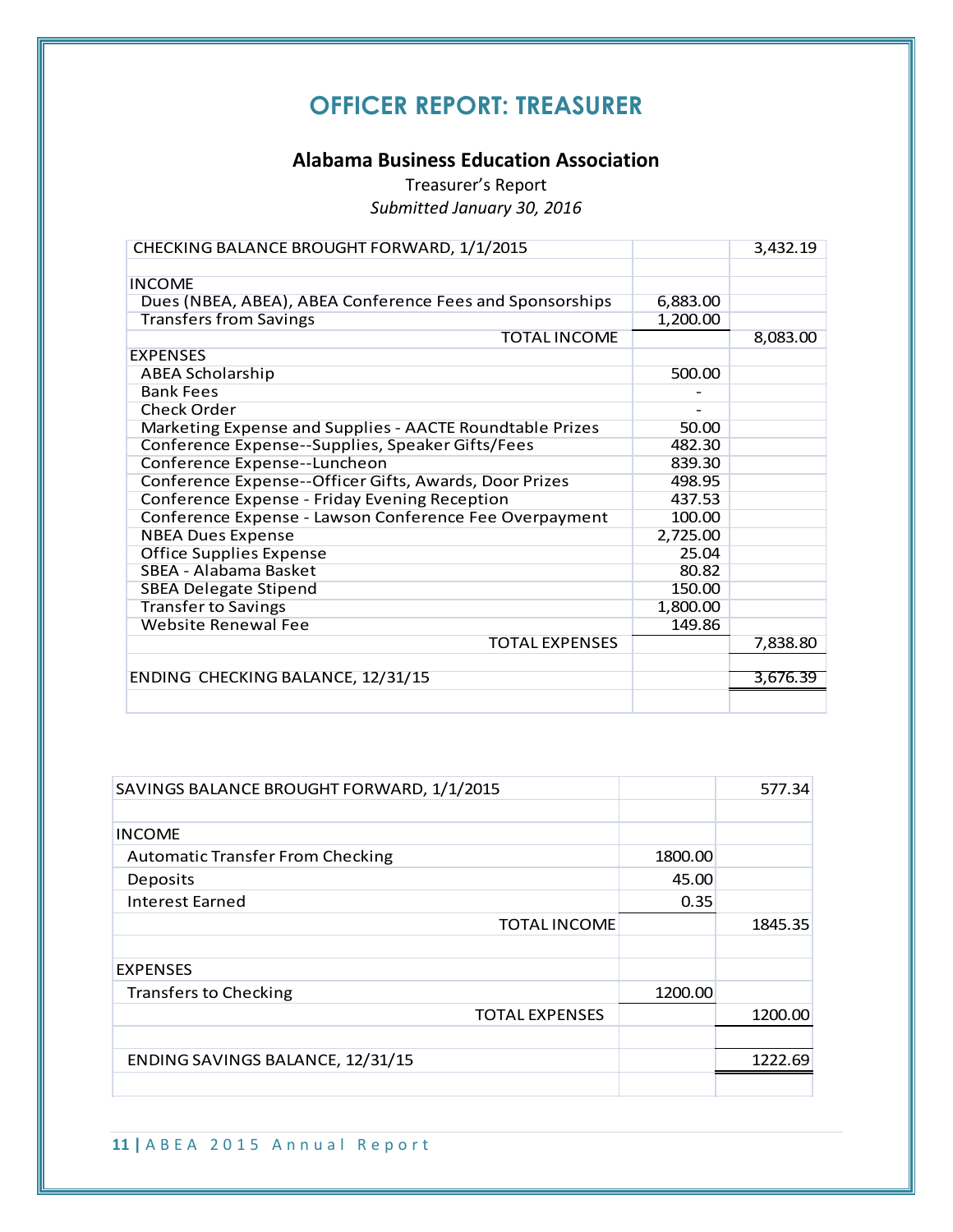## **OFFICER REPORT: SECRETARY**

#### **Alabama Business Education Association**

Secretary's Activity Report *Submitted January 30, 2016*

As Alabama Business Education Association Secretary, I have performed the following duties since February 2015:

- Corresponded with ABEA officers via phone and email
- Prepared the ABEA 2015 Annual Report
- Prepared and submitted minutes from the ABEA 2015 Business Meeting
- Attended the Alabama Association for Career and Technical Education Summer Conference in Birmingham
	- o Helped with Membership Recruiting Roundtable
- Received ABEA conference registrations and payments
- Assisted other officers as needed

Respectfully submitted,

Lanette Fargason ABEA Secretary/Treasurer